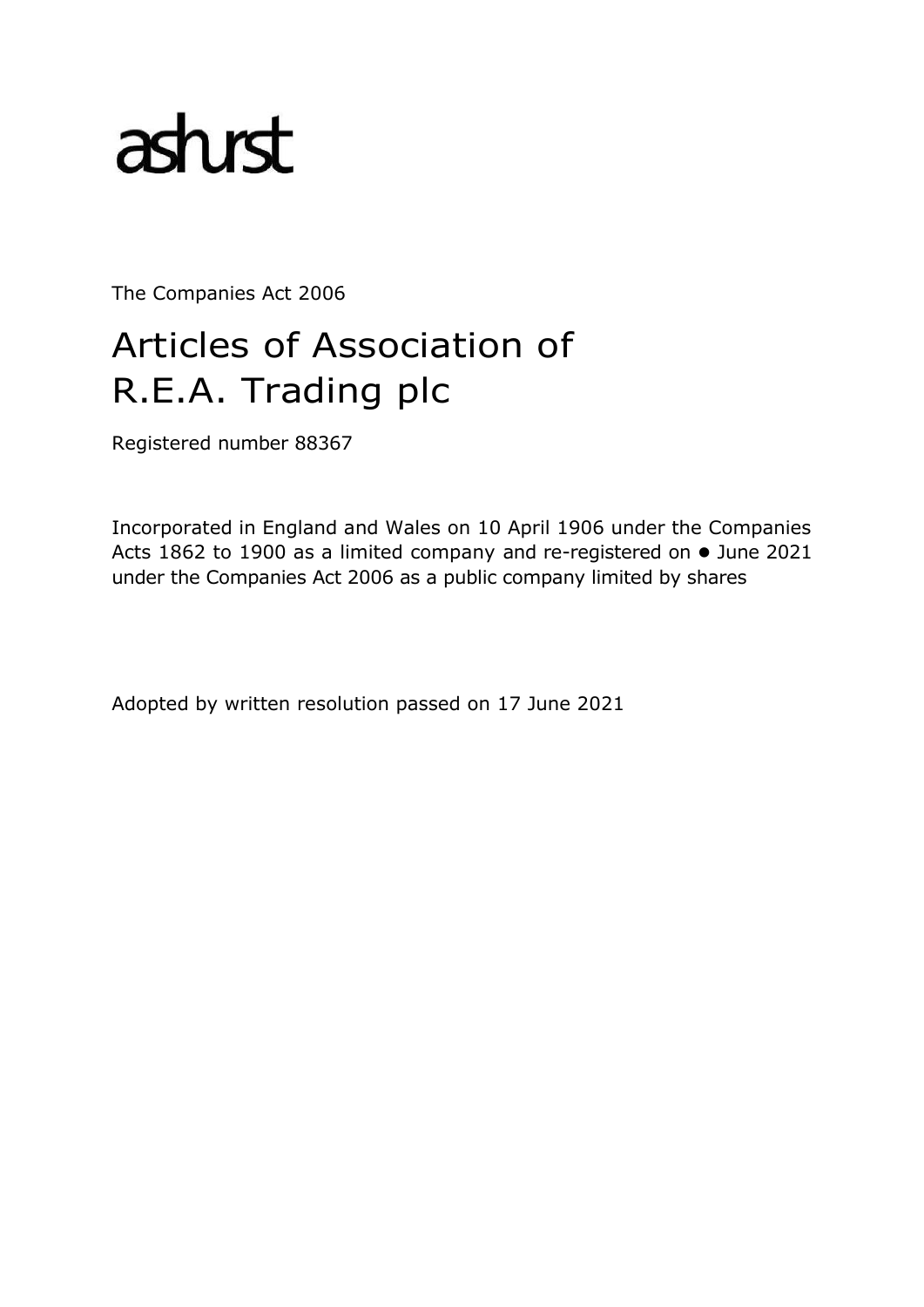The Companies Act 2006

# Articles of Association of R.E.A. Trading plc

Registered number 88367

# **PRELIMINARY**

# 1.1 In these articles:

**"Act"** means the Companies Act 2006 including any modification or re-enactment thereof for the time being in force;

**"article"** means the appropriate section of these articles;

**"group"** means the company and its group undertakings from time to time and all of them and each of them as the context admits and "group company" means any one of them; and

"group undertaking" shall be construed in accordance with section 1161 of the Act;

**"Model Articles"** means the model articles for public companies limited by shares contained in schedule 3 of The Companies (Model Articles) Regulations 2008 (SI 2008 No 3229) as amended prior to the date of adoption of these articles.

1.2 The Model Articles shall apply to the company save in so far as they are excluded or varied by these articles and such Model Articles (save as so excluded or varied) and these articles shall be the articles of association of the company. The regulations contained in any Table A applicable to the company pursuant to the Companies Act 1985 or any former enactment relating to companies, shall not apply to the company.

1.3 Unless the context otherwise requires, other words or expressions contained in these articles bear the same meaning as in the Act as in force on the date when these articles are adopted.

#### **DECISION-MAKING BY DIRECTORS**

2.1 Model Article 8(4) (content of notices of directors' meeting) shall not apply to the company.

2.2 In Model Article 8(6) (waiver of notice entitlement) the words "not more than 7 days" shall be replaced by the words "either before, on or".

2.3 The chairman shall not have a casting vote and Model Article 14 shall not apply to the company.

2.4 A director may vote, at any meeting of the directors or of any committee of the directors, on any resolution, and may otherwise take, or take part in, any decision, notwithstanding that it in any way concerns or relates to a matter in which he has, directly or indirectly, any kind of interest or duty whatsoever (whether or not it may conflict with the interests of the company), and if he shall vote on any such resolution (or take, or take part in, any such decision) his vote shall be counted; and in relation to any such resolution as aforesaid he shall (whether or not he shall vote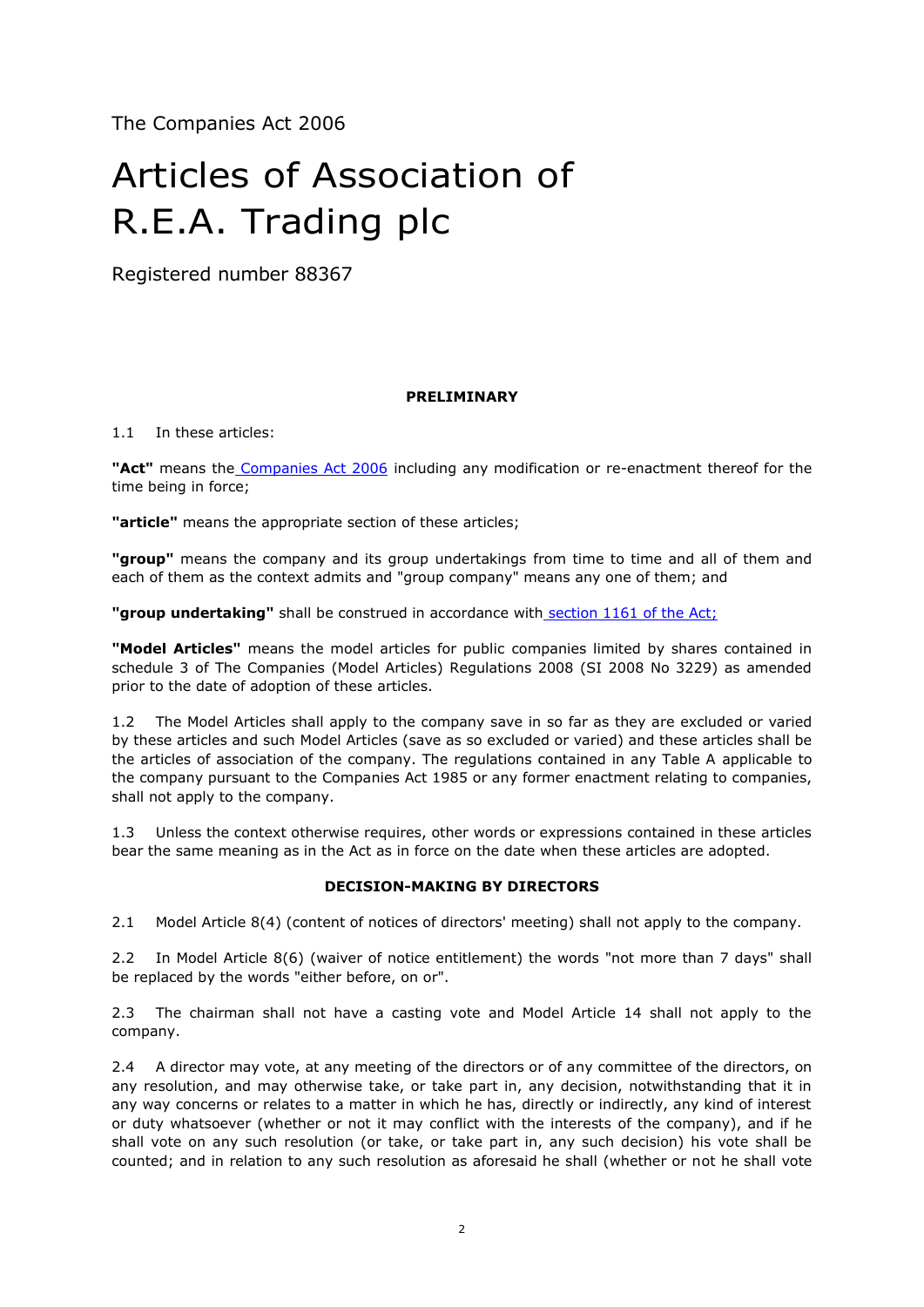on the same) be taken into account in calculating the quorum present at the meeting. This is subject to section 175 of the Act and to the other provisions of these articles.

2.5 Model Articles 13.3 (director's interest) and 16 (conflicts of interests) shall not apply to the company.

# **DIRECTORS' INTERESTS**

3.1 Provided that he has disclosed to the directors the nature and extent of any interest of his in accordance with and to the extent required by the Act or the interest is deemed disclosed by article 3.2, a director notwithstanding his office:

- (a) may be a party to, or otherwise interested in, any transaction or arrangement with the company or in which the company is otherwise interested;
- (b) may be a director or other officer of, or employed by, or a party to any transaction or arrangement with, or otherwise interested in, any body corporate in which the company is interested or any group company or any body corporate in which any group company is interested;
- (c) may act, by himself or through a firm in which he is interested, in a professional capacity for the company or any group company or any body corporate in which any group company is interested (otherwise than as auditor); and
- (d) may hold any other place of profit with the company (otherwise than as auditor) in conjunction with his office as the directors may determine;

and (i) he shall not, by reason of his office or the fiduciary relationship thereby established, be accountable to the company for any remuneration or other benefit which he or any other person derives from any such office or employment or from any such transaction or arrangement or from acting in a professional capacity or from any interest in any such undertaking or body corporate; and (ii) no such transaction or arrangement shall be liable to be avoided on the ground of any such interest or remuneration or other benefit; and (iii) receipt of any such remuneration or other benefit shall not constitute a breach of his duty under section 176 of the Act.

3.2 For the purposes of this article 3 a director shall be deemed to have disclosed the nature and extent of an interest which consists of him being a director, officer or employee of any group company in relation to the company.

#### **DIRECTORS' CONFLICTS**

4.1 For the purposes of section 175 of the Act, the directors may authorise any matter proposed to them which would, if not so authorised, constitute or give rise to an infringement of duty by a director under that section.

4.2 Any authorisation of a matter pursuant to article 4.1 shall extend to any actual or potential conflict of interest which may reasonably be expected to arise out of the matter so authorised.

4.3 Any authorisation of a matter under article 4.1 shall be subject to such conditions or limitations as the directors may specify, whether at the time such authorisation is given or subsequently, and may be terminated or varied by the directors at any time. A director shall comply with any obligations imposed on him by the directors pursuant to any such authorisation.

4.4 A director shall not, by reason of his office or the fiduciary relationship thereby established, be accountable to the company for any remuneration or other benefit which derives from any matter authorised by the directors under article 4.1 and any transaction or arrangement relating thereto shall not be liable to be avoided on the grounds of any such remuneration or other benefit or on the ground of the director having any interest as referred to in the said section 175.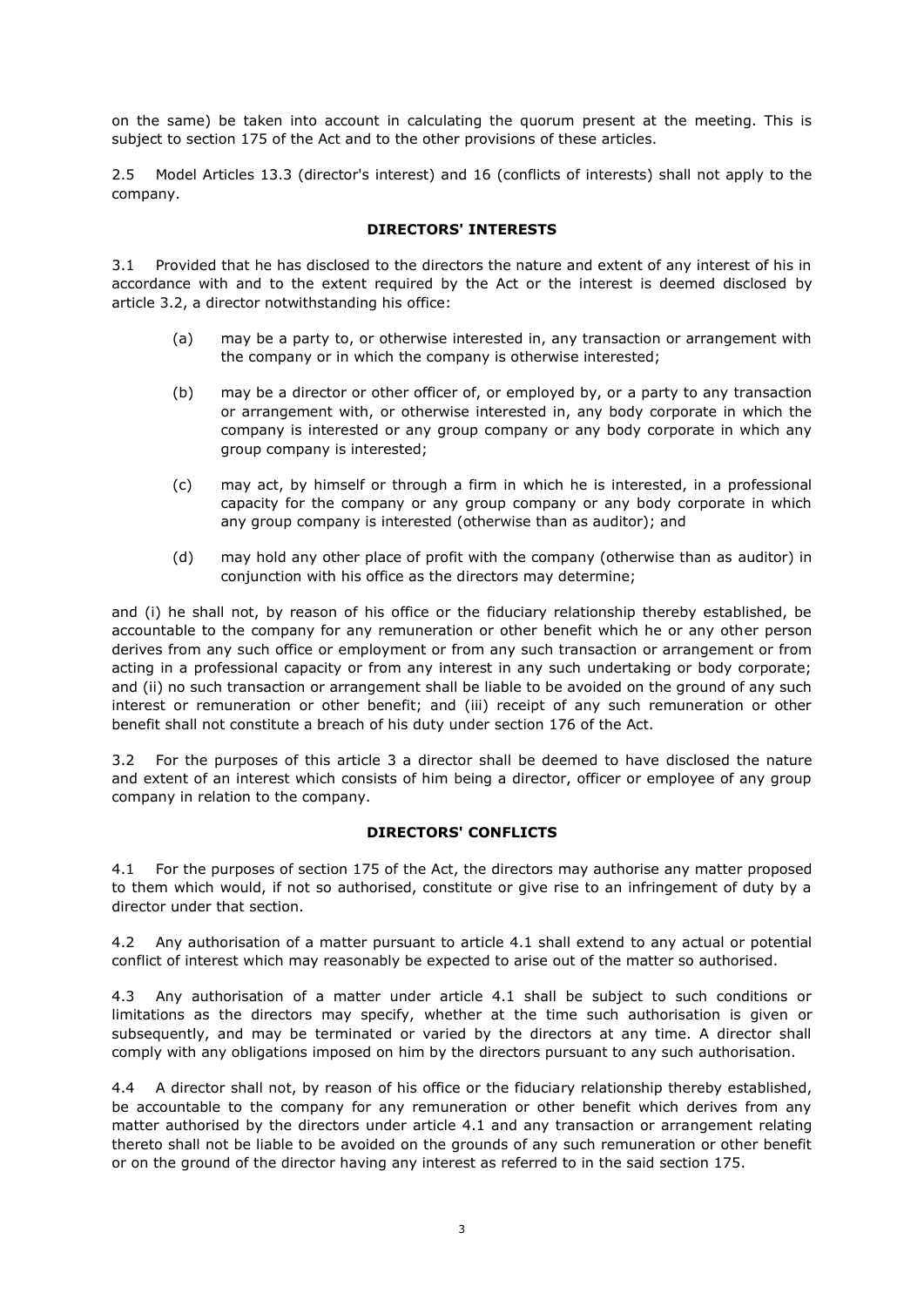4.5 A director shall be under no duty to the company with respect to any information which he obtains or has obtained otherwise than as a director or officer or employee of the company and in respect of which he owes a duty of confidentiality to another person. However, to the extent that his connection with that other person conflicts, or possibly may conflict, with the interests of the company, this article 4.5 applies only if the existence of that connection has been authorised by the directors under article 4.1. In particular, the director shall not be in breach of the general duties he owes to the company by virtue of sections 171 to 177 of the Act because he fails:

- (a) to disclose any such information to the directors or to any director or other officer or employee of the company; and/or
- (b) to use any such information in performing his duties as a director or officer or employee of the company.

4.6 Where the existence of a director's connection with another person has been authorised by the directors under article 4.1 and his connection with that person conflicts, or possibly may conflict, with the interests of the company, the director shall not be in breach of the general duties he owes to the company by virtue of sections 171 to 177 of the Act because he:

- (a) absents himself from meetings of the director or any committee thereof at which any matter relating to the conflict of interest or possible conflict of interest will or may be discussed or from the discussion of any such matter at a meeting or otherwise; and/or
- (b) makes arrangements not to receive documents and information relating to any matter which gives rise to the conflict of interest or possible conflict of interest sent or supplied by the company and/or for such documents and information to be received and read by a professional adviser,

for so long as he reasonably believes such conflict of interest (or possible conflict of interest) subsists.

4.7 The provisions of articles 4.5 and 4.6 are without prejudice to any equitable principle or rule of law which may excuse the director from:

- (a) disclosing information, in circumstances where disclosure would otherwise be required under these articles or otherwise;
- (b) attending meetings or discussions or receiving documents and information as referred to in article 4.6 in circumstances where such attendance or receiving such documents and information would otherwise be required under these articles.

4.8 For the purposes of this article 4 a conflict of interest includes a conflict of interest and duty and a conflict of duties.

# **APPOINTMENT AND REMOVAL OF DIRECTORS**

5.1 Model Articles 21, 22(d) and (e) do not apply to the company.

5.2 The holder or holders for the time being of more than one-half of the issued ordinary shares of the company shall have the power from time to time and at any time to appoint any person or persons as a director or directors either as additional directors or to fill any vacancy and to remove from office any director howsoever appointed. Any such appointment or removal shall be effected by a notice in writing signed by or on behalf of the member or members exercising the power and shall take effect upon lodgement at the registered office of the company or upon presentation at a board meeting or general meeting of the company, or upon such later date as may be specified in the notice. Model Articles 20 (methods of appointing directors) and 22 (termination of directors' appointment) shall be construed accordingly.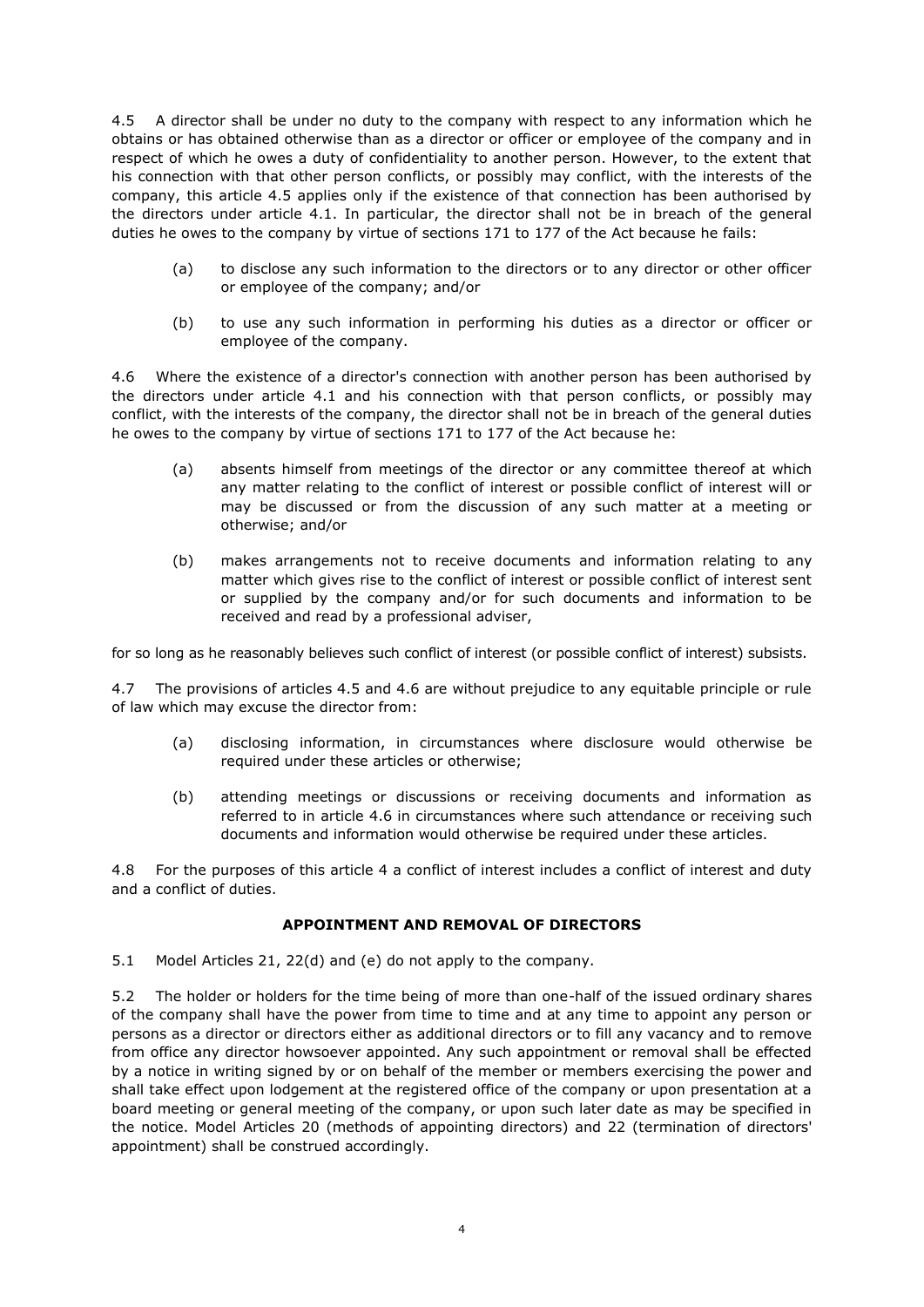#### **ALTERNATE DIRECTORS**

6.1 Model Article 24 (Directors' expenses) is modified by the addition of the words "(including alternate directors)" before the words "properly incur".

6.2 Model Article 27(d) is modified by the deletion of the "," and all words which follow the words "as a director terminates".

## **GENERAL MEETINGS**

7.1 If and for so long as the company has one member only who is entitled to vote on the business to be transacted at a general meeting, that member present at the general meeting in person or by one or more proxies or, in the event that the member is a corporation, by one or more corporate representatives, is a quorum.

7.2 If and for so long as the company has two or more members, entitled to vote on the business to be transacted at a general meeting, two of such members, each of whom is present at the meeting in person or by one or more proxies or, in the event that any member present is a corporation, by one or more corporate representatives, are a quorum.

#### **SHARE CAPITAL**

8.1 The share capital of the company as at the date of the adoption of these articles of association of the company as the articles of association of the company is divided into 10 per cent. cumulative redeemable preference shares of £1 each (the **"first preference shares"**), 10 per cent. cumulative irredeemable preference shares of £1 each (the **"second preference shares"** and, together with the first preference shares, the **"preference shares"**) and ordinary shares of £1 each (the **"ordinary shares"**).

8.2 The special rights, restrictions and provisions applicable to the preference shares are as follows:

#### (a) **Income**

- (i) The first preference shares confer upon the holders thereof the right to receive, in priority to any payment by way of dividend to the holders of any other shares in the capital of the company, a fixed cumulative preferential dividend on each first preference share held at the rate of 10 per cent. per annum (exclusive of any imputed tax credit) on the nominal amount paid up on the relevant first preference share. Such preferential dividend shall accrue daily and be paid half-yearly in arrear in equal amounts on 9 September and 9 March in respect of the half years ending on those dates.
- (ii) Where, because of any restrictions on the payment of dividends imposed by law, the company cannot pay the full amount of the preferential dividend due in respect of the first preference shares on the due date (as provided at subparagraph (i) above), the company shall pay so much thereof as, subject to such restrictions, it legally can and shall pay the balance when the restrictions cease to apply. The dividend shall on the relevant date and without the need for any resolution of the board or the company in general meeting (and notwithstanding anything contained in the Model Articles) become a debt due from and immediately payable by the company to the relevant holders pro rata to the number of first preference shares held by them.
- (iii) The second preference shares confer upon the holders thereof the right to receive, in priority to any payment by way of dividend to the holders of any other shares in the capital of the company other than the first preference shares, a fixed cumulative preferential dividend on each second preference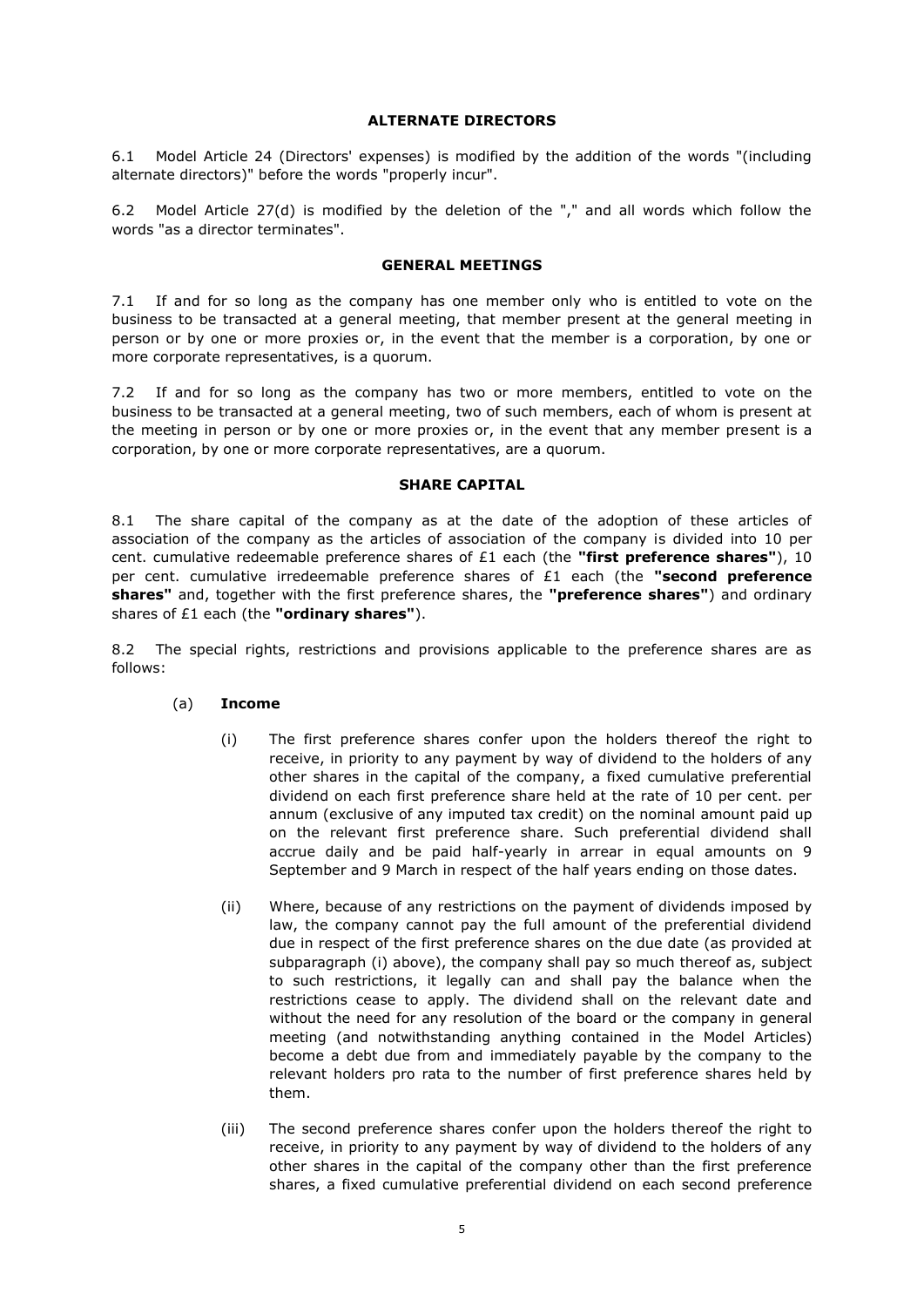share held at the rate of 10 per cent. per annum (exclusive of any imputed tax credit) on the nominal amount paid up on the relevant preference share out of the profits of the company available for distribution and resolved by the directors to be distributed. The said preferential dividend shall be payable (to the extent that the company has the necessary distributable reserves and that the directors have resolved that the same be paid) halfyearly in arrear in equal amounts on 30 June and 31 December in respect of the half years ending on those dates.

# (b) **Redemption**

- (i) The company shall redeem all outstanding first preference shares at par on 9 September 2021.
- (ii) Redemption of the first preference shares is subject to any restrictions on redemption imposed by law. Where, because of such restrictions, the company is unable to redeem all of the first preference shares otherwise required to be redeemed by these articles, the Company shall redeem as many of the first preference shares as, subject to such restrictions, it can and the balance when those restrictions cease to apply. Each redemption of some but not all of the first preference shares shall be made amongst the holders thereof pro rata to their holdings of first preference shares.
- (iii) Where first preference shares are redeemed other than on 9 September 2021 (or any other dividend payment date as referred to at paragraph (a)(i) above), the company shall, in addition to the redemption monies then due, pay the fixed dividend accrued but unpaid in respect of the first preference shares redeemed.

# (c) **Capital**

- (i) In the event of the company being wound up or other return of capital (other than on any redemption pursuant to paragraph (b) above), the assets of the company available for distribution among the members of the company shall be applied (x) first in repaying to the holders of the first preference shares the amount paid up in respect of the nominal value of such shares, together with a sum equal to any arrears and accruals of the fixed dividend thereon to be calculated down to the date of the commencement of the winding up or the date of repayment of capital (as the case may be) and to be payable irrespective of whether or not such dividend has been declared or earned or not and then (y) secondly in repaying to the holders of the second preference shares the amount paid up in respect of the nominal value of such shares, together with a sum equal to any arrears and accruals of the fixed dividend thereon to be calculated down to the date of the commencement of the winding up or the date of repayment of capital (as the case may be) and to be payable irrespective of whether or not such dividend has been declared or earned or not.
- (ii) The first preference shares shall rank on a winding up or other return of capital in priority to any other shares of the company from time to time in issue; the second preference shares shall rank on a winding up or other return of capital in priority to any other shares of the company from time to time in issue other than the first preference shares.

#### (d) **Further participation**

Except as provided above, the preference shares shall carry no right to participation in the profits or assets of the company.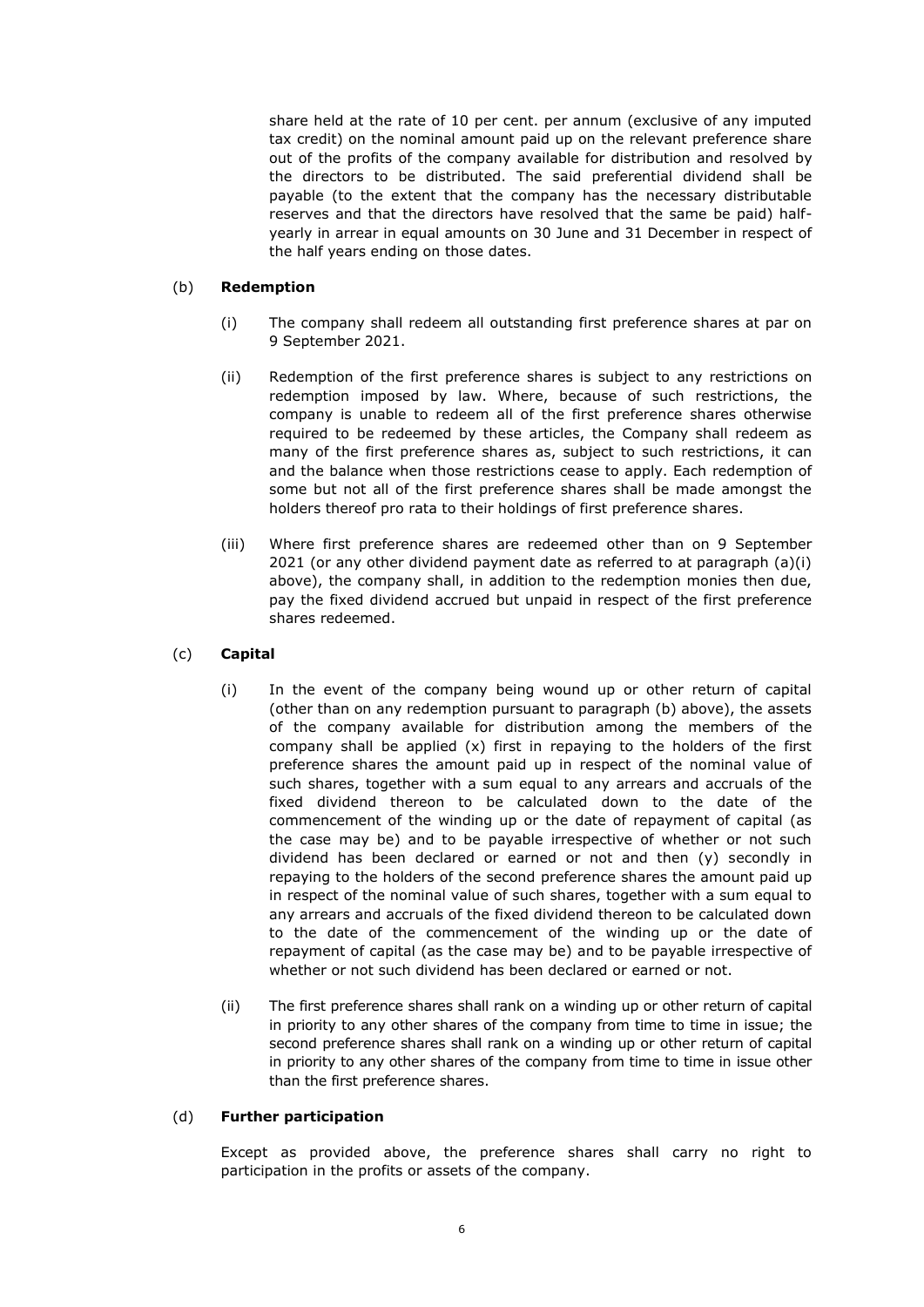# (e) **Voting**

The preference shares confer upon the holders thereof the right to receive notice of and to attend any general meeting of the company but shall not confer any right to vote at any general meeting of the company unless at the date of the notice convening a meeting the fixed preferential dividend on either class of the preference shares is six months in arrears and so for this purpose the dividend shall be deemed to be payable half yearly on the dates mentioned in paragraphs (a)(i) and (a)(iii) above.

# (f) **Uncertificated shares**

- (i) The first preference shares may be held in certificated or uncertificated form.
- (ii) Unless otherwise determined by the directors and permitted by the Uncertificated Securities Regulations 2001 (the **"Regulations"**), no person shall be entitled to receive a certificate in respect of any first preference share for so long as the title to that share is evidenced otherwise than by a certificate and for so long as transfers of that share may be made otherwise than by a written instrument by virtue of the Regulations. Notwithstanding any provisions of these articles, the directors shall have power to implement any arrangements they may, in their absolute discretion, think fit in relation to the evidencing of title to and transfer of an uncertificated share (subject always to the Regulations and the facilities and requirements of the relevant system concerned). No provision of these articles shall apply or have effect to the extent that it is in any respect inconsistent with the holding of the first preference shares in uncertificated form.
- (iii) Conversion of a certificated first preference share into an uncertificated share, and vice versa, may be made in such manner as the directors may, in their absolute discretion, think fit (subject always to the Regulations and the facilities and requirements of the relevant system concerned).
- (iv) The company shall enter on the register how many first preference shares are held by each member in uncertificated form and in certificated form and shall maintain the register in each case as required by the Regulations and the relevant system concerned. Unless the directors otherwise determine, holdings of the same holder or joint holders in certificated form and uncertificated form shall be treated as separate holdings.
- (v) The first preference shares shall not be treated as two classes of shares by virtue only of such shares comprising both certificated shares and uncertificated shares or as a result of any provision of these articles or the Regulations which applies only in respect of certificated or uncertificated shares.
- (vi) The company shall be entitled, in accordance with regulation  $32(2)(c)$  of the Regulations, to require the conversion of an uncertificated share into certificated form to enable it to deal with that share in accordance with any provision in these articles.

# **DIVIDENDS**

9.1 Model Article 70(2) (dividend not to exceed the amount recommended by the directors) shall not apply.

9.2 In Model Article 76(1) (non-cash distributions) the words "on the recommendation" shall be replaced by the words "or by a resolution or other decision of".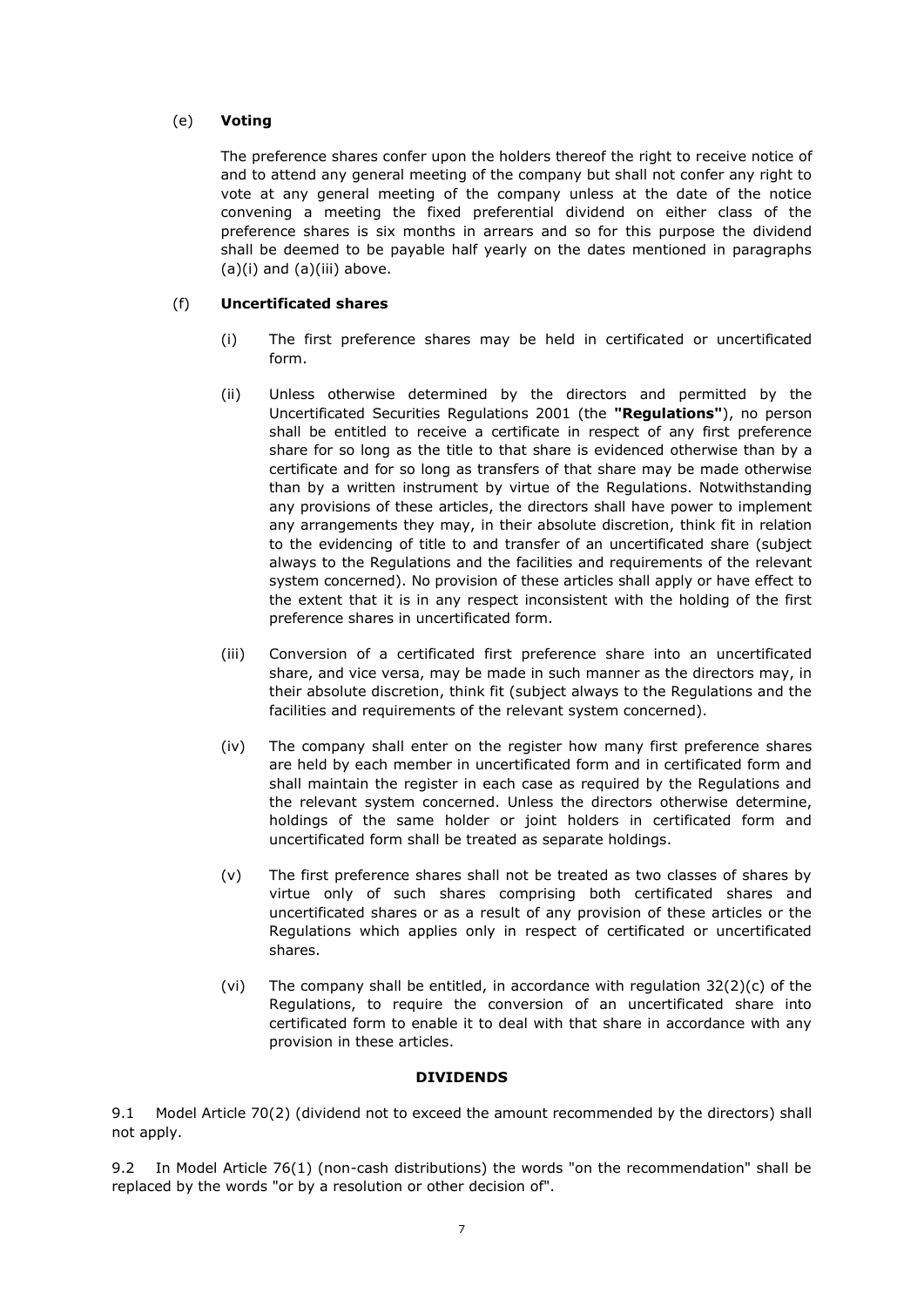#### **DEEMED DELIVERY OF DOCUMENTS AND INFORMATION**

- 10.1 Any notice, document or other information sent or supplied by the company:
	- (a) sent by post (whether in hard copy or electronic form) to an address in the United Kingdom (provided that the company is able to show that it (or the envelope) was properly addressed, prepaid and posted) shall be deemed to have been received by the intended recipient on the day following that on which it (or an envelope containing it) was put in the post if first class post was used or 48 hours after it was posted if first class post was not used;
	- (b) sent or supplied by electronic means, (provided that the company is able to show that it was properly addressed) shall be deemed to have been received by the intended recipient on the day on which it was sent or supplied;
	- (c) sent or supplied by means of a website, shall be deemed to have been received by the intended recipient:
		- (i) when the material was first made available on the website; or
		- (ii) if later, when the recipient received (or is deemed to have received) notice of the fact that the material was available on the website;
	- (d) left at a member's registered address or such other postal address as notified by the member to the company for the purpose of receiving company communications, shall be deemed to have been received on the day it was left.

10.2 For the purposes of this article, no account shall be taken of any part of a day that is not a working day.

10.3 A member whose registered address is not within the United Kingdom and who gives to the company an address within the United Kingdom at which notice may be given to him, or an address to which notices may be sent by electronic means, shall be entitled to have notices, documents or other information sent to him at that address, but otherwise no such member shall be entitled to receive any notice, document or other information from the company.

# **INDEMNITY AND BENEFITS**

11.1 Subject to the provisions of the Act (but so that this article 11.1 does not extend to any matter insofar as it would cause this article 11.1 or any part of it to be void under the Act) but without prejudice to any indemnity to which the person concerned may otherwise be entitled, every person who is or was at any time a director of the company or any group company may be indemnified out of the assets of the company against all costs, charges, expenses, losses or liabilities (together **"Liabilities"**) which he may sustain or incur in or about the actual or purported execution and/or discharge of his duties (including those duties, powers and discretions in relation to any group company or any company that is a trustee of an occupational pension scheme (as defined in section 235(6) of the Act)) and/or the actual or purported exercise of his powers or discretions and/or otherwise in relation thereto or in connection therewith, including (without prejudice to the generality of the foregoing) any Liability suffered or incurred by him in disputing, defending, investigating or providing evidence in connection with any actual or threatened or alleged claims, demands, investigations, or proceedings, whether civil, criminal, or regulatory or in connection with any application under section 661(3), section 661(4) or section 1157 of the Act.

11.2 The company may also provide funds to any director of the company or of any group company to meet, or do anything to enable a director of the company or any group company to avoid incurring, expenditure to the extent permitted by the Act.

11.3 Without prejudice to any other provisions of these articles, the directors may exercise all the powers of the company to purchase and maintain insurance for or for the benefit of any persons